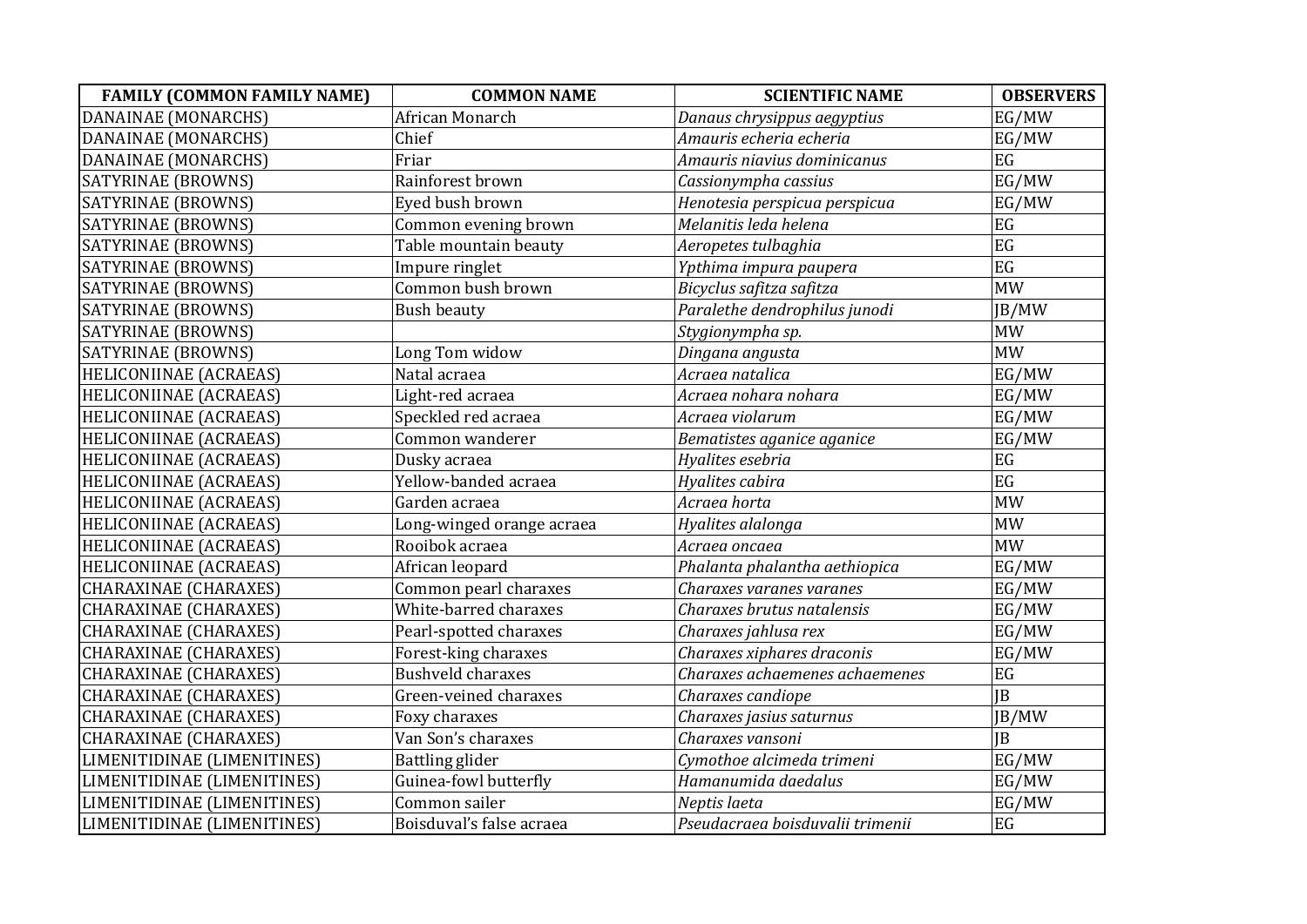| LIMENITIDINAE (LIMENITINES)  | Spotted sailer            | Neptis saclava marpessa          | JB/MW     |
|------------------------------|---------------------------|----------------------------------|-----------|
| <b>BIBLIDINAE (BIBLINES)</b> | Spotted joker             | Byblia ilithyia                  | EG/MW     |
| <b>BIBLIDINAE (BIBLINES)</b> | Pied piper                | Eurytela hiarbas angustata       | EG/MW     |
| <b>BIBLIDINAE (BIBLINES)</b> | Natal tree nymph          | Sevenia natalensis               | <b>MW</b> |
| NYMPHALINAE (NYMPHALINES)    | Painted lady              | Vanessa cardui                   | EG/MW     |
| NYMPHALINAE (NYMPHALINES)    | Variable diadem           | Hypolimnas anthedon wahlbergi    | EG/MW     |
| NYMPHALINAE (NYMPHALINES)    | Yellow pansy              | Junonia hierta cebrene           | EG/MW     |
| NYMPHALINAE (NYMPHALINES)    | <b>Blue pansy</b>         | Junonia oenone oenone            | EG/MW     |
| NYMPHALINAE (NYMPHALINES)    | Marsh commodore           | Precis ceryne ceryne             | EG/MW     |
| NYMPHALINAE (NYMPHALINES)    | Gaudy commodore           | Precis octavia sesamus           | EG/MW     |
| NYMPHALINAE (NYMPHALINES)    | Eared commodore           | Precis tugela tugela             | EG/MW     |
| NYMPHALINAE (NYMPHALINES)    | Common mother-of-pearl    | Salamis parhassus                | EG/MW     |
| NYMPHALINAE (NYMPHALINES)    | Pirate                    | Catacroptera cloanthe cloanthe   | EG/MW     |
| NYMPHALINAE (NYMPHALINES)    | Long-tailed admiral       | Antanartia schaeneia schaeneia   | <b>JB</b> |
| NYMPHALINAE (NYMPHALINES)    | Common diadem             | Hypolimnas misippus              | JB/MW     |
| NYMPHALINAE (NYMPHALINES)    | Garden commodore          | Precis archesia archesia         | <b>MW</b> |
| NYMPHALINAE (NYMPHALINES)    | Eyed pansy                | Junonia orithya madagascariensis | <b>MW</b> |
| LYCAENIDAE (LYCAENIDS)       | Black-bordered babul blue | Azanus moriqua                   | EG/MW     |
| LYCAENIDAE (LYCAENIDS)       | <b>Bush bronze</b>        | Cacyreus lingeus                 | EG/MW     |
| LYCAENIDAE (LYCAENIDS)       | Black pierrot             | Tuxentius melaena melaena        | EG/MW     |
| LYCAENIDAE (LYCAENIDS)       | Lucerne blue              | Lampides boeticus                | EG/MW     |
| LYCAENIDAE (LYCAENIDS)       | Short-toothed zebra blue  | Leptotes brevidentatus           | EG/MW     |
| LYCAENIDAE (LYCAENIDS)       | Sooty blue                | Zizeeria knysna                  | EG        |
| LYCAENIDAE (LYCAENIDS)       | Bowker's sapphire         | Iolaus bowkeri tearei            | EG/MW     |
| LYCAENIDAE (LYCAENIDS)       | Purple-brown hairstreak   | Hypolycaena philippus philippus  | EG/MW     |
| LYCAENIDAE (LYCAENIDS)       | Common zebra blue         | Leptotes pirithous pirithous     | EG/MW     |
| LYCAENIDAE (LYCAENIDS)       | Natal bar                 | Cigaritis natalensis             | JB/MW     |
| LYCAENIDAE (LYCAENIDS)       | Straight-line sapphire    | Iolaus silarus silarus           | <b>JB</b> |
| LYCAENIDAE (LYCAENIDS)       | Common fig-tree blue      | Myrina silenus ficedula          | <b>MW</b> |
| LYCAENIDAE (LYCAENIDS)       |                           | Axiocerses sp.                   | <b>MW</b> |
| LYCAENIDAE (LYCAENIDS)       | Common hairtail           | Anthene definita definita        | <b>MW</b> |
| LYCAENIDAE (LYCAENIDS)       | Grass jewel blue          | Chilades trochylus               | <b>MW</b> |
| LYCAENIDAE (LYCAENIDS)       | Topaz babul blue          | Azanus jesous jesous             | <b>MW</b> |
| LYCAENIDAE (LYCAENIDS)       | Rayed blue                | Actizera lucida                  | <b>MW</b> |
| LYCAENIDAE (LYCAENIDS)       | Hintza pierrot            | Zintha hintza hintza             | <b>MW</b> |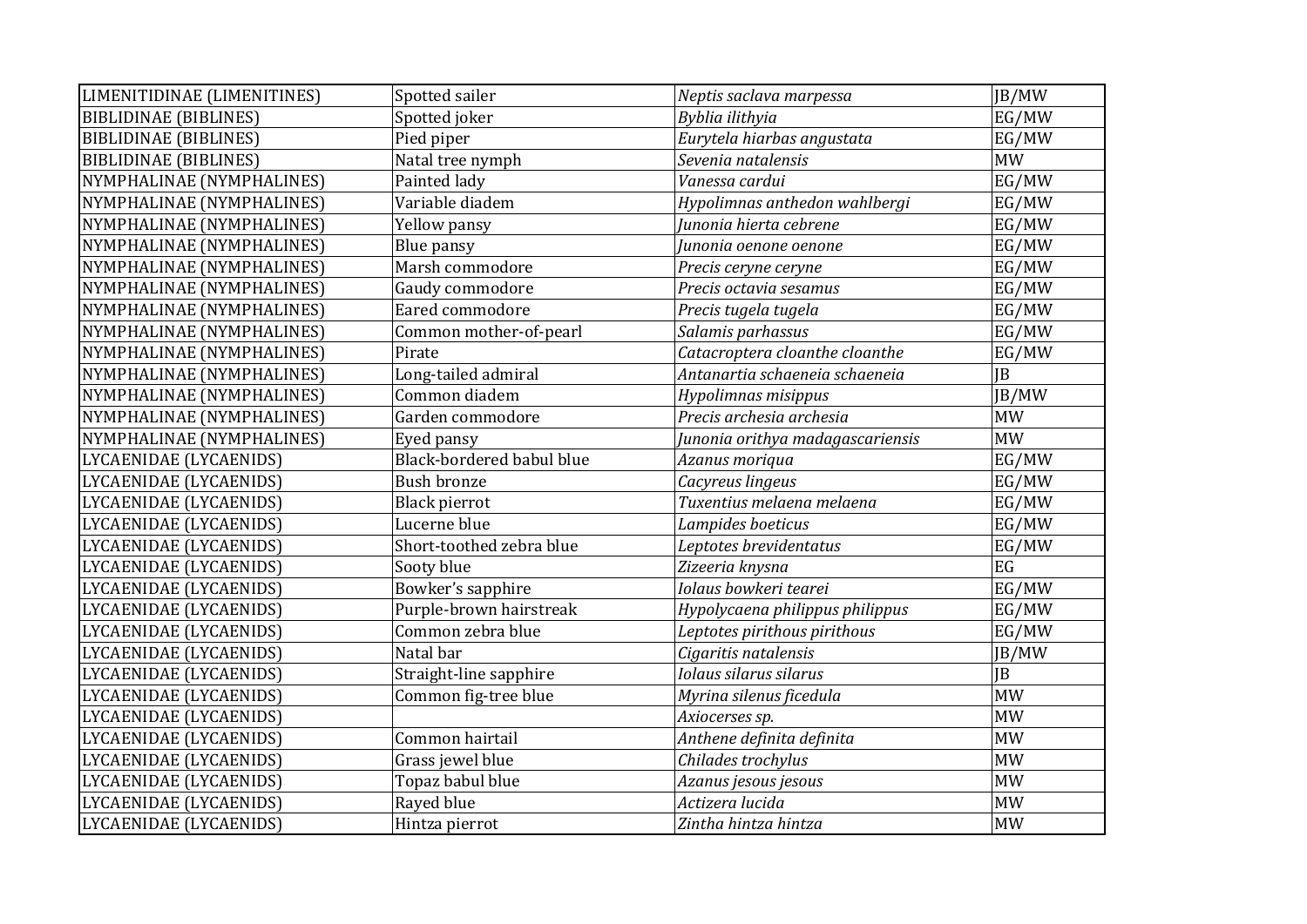| LYCAENIDAE (LYCAENIDS)        | Common meadow blue              | Cupidopsis cissus cissus                  | <b>MW</b>            |
|-------------------------------|---------------------------------|-------------------------------------------|----------------------|
| LYCAENIDAE (LYCAENIDS)        | Common black-eye                | Leptomyrina gorgias gorgias               | <b>MW</b>            |
| LYCAENIDAE (LYCAENIDS)        | Lydenburg opal                  | Chrysoritis aethon                        | <b>MW</b>            |
| LYCAENIDAE (LYCAENIDS)        | Cupreous hairtail               | Anthene princeps princeps                 | <b>MW</b>            |
| LYCAENIDAE (LYCAENIDS)        | Swanepoel's copper              | Aloeides swanepoeli                       | <b>MW</b>            |
| PIERIDAE (WHITES)             | African common white            | Belenois creona severina                  | EG/MW                |
| PIERIDAE (WHITES)             | African migrant                 | Catopsilia florella                       | EG/MW                |
| PIERIDAE (WHITES)             | African clouded yellow          | Colias electo electo                      | EG/MW                |
| PIERIDAE (WHITES)             | Smoky orange tip                | Colotis euippe omphale                    | EG/MW                |
| PIERIDAE (WHITES)             | Vine-leaf vagrant               | Eronia cleodora cleodora                  | EG/MW                |
| PIERIDAE (WHITES)             | Broad-bordered grass yellow     | Eurema brigitta brigitta                  | EG/MW                |
| PIERIDAE (WHITES)             | Common dotted border            | Mylothris agathina agathina               | EG/MW                |
| PIERIDAE (WHITES)             | Zebra white                     | Pinacopteryx eriphia eriphia              | EG/MW                |
| PIERIDAE (WHITES)             | Common meadow white             | Pontia helice helice                      | EG/MW                |
| PIERIDAE (WHITES)             | Forest white                    | Belenois zochalia zochalia                | EG/MW                |
| PIERIDAE (WHITES)             | Brown-veined white              | Belenois aurota aurota                    | EG/MW                |
| PIERIDAE (WHITES)             | Angled grass yellow             | Eurema desjardinsii marshalli             | JB/MW                |
| PIERIDAE (WHITES)             | African veined white            | Belenois gidica abyssinica                | <b>MW</b>            |
| PIERIDAE (WHITES)             | Twin dotted border              | $\overline{My}$ lothris rueppellii haemus | <b>MW</b>            |
| PIERIDAE (WHITES)             | Common grass yellow             | Eurema hecabe solifera                    | <b>MW</b>            |
| PAPILIONIDAE (SWALLOWTAILS)   | Mocker swallowtail              | Papilio dardanus cenea                    | EG                   |
| PAPILIONIDAE (SWALLOWTAILS)   | Citrus swallowtail              | Papilio demodocus demodocus               | EG/MW                |
| PAPILIONIDAE (SWALLOWTAILS)   | White-banded swallowtail        | Papilio echerioides echerioides           | EG/MW                |
| PAPILIONIDAE (SWALLOWTAILS)   | Narrow green-banded swallowtail | Papilio nireus lyaeus                     | EG/MW                |
| PAPILIONIDAE (SWALLOWTAILS)   | Emperor swallowtail             | Papilio ophidicephalus ayresii            | EG/MW                |
| PAPILIONIDAE (SWALLOWTAILS)   | Veined swallowtail              | Graphium leonidas leonidas                | EG                   |
| PAPILIONIDAE (SWALLOWTAILS)   | Constantine's swallowtail       | Papilio constantinus constantinus         | <b>IB</b>            |
| PAPILIONIDAE (SWALLOWTAILS)   | Angola white-lady swordtail     | Graphium angolanus angolanus              | IB                   |
| HESPERIIDAE (SKIPPERS)        | Macken's dart                   | Acleros mackenii                          | EG/MW                |
| HESPERIIDAE (SKIPPERS)        | Large sprite                    | Celaenorrhinus mokeezi separata           | EG                   |
| HESPERIIDAE (SKIPPERS)        | Two-pip policeman               | Coeliades pisistratus                     | EG/MW                |
| <b>HESPERIIDAE (SKIPPERS)</b> | Buff-tipped skipper             | Netrobalane canopus                       | EG                   |
| <b>HESPERIIDAE (SKIPPERS)</b> | Forest elfin                    | Sarangesa motozi                          | EG/MW                |
| HESPERIIDAE (SKIPPERS)        | Striped policeman               | Coeliades forestan forestan               | $\operatorname{E} G$ |
| <b>HESPERIIDAE (SKIPPERS)</b> | Kroon's flat                    | Calleagris krooni                         | EG                   |